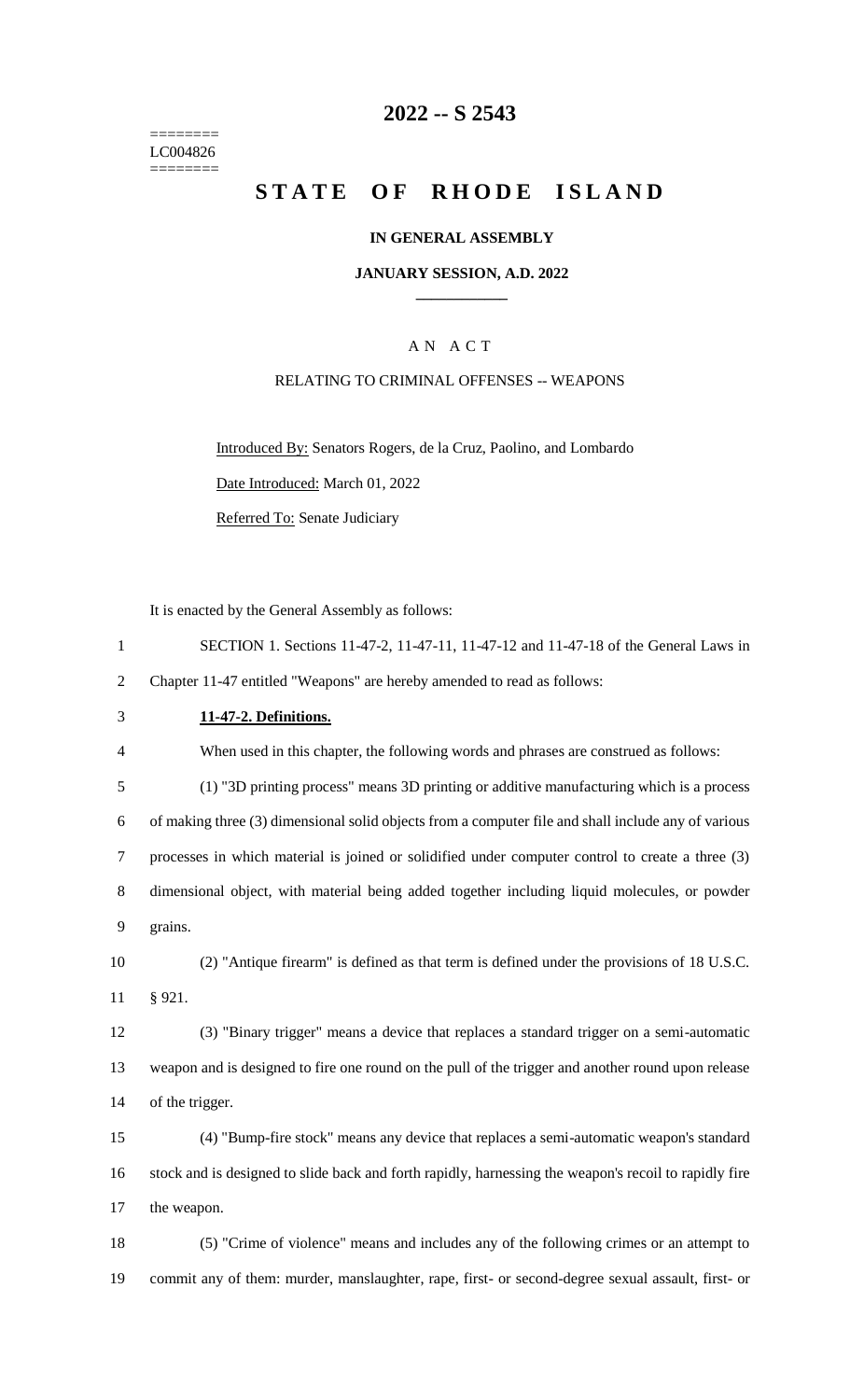second-degree child molestation, kidnapping, first- and second-degree arson, mayhem, robbery, burglary, breaking and entering, any felony violation involving the illegal manufacture, sale, or delivery of a controlled substance, or possession with intent to manufacture, sell, or deliver a controlled substance classified in schedule I or schedule II of § 21-28-2.08, any violation of § 21- 28-4.01.1 or § 21-28-4.01.2 or conspiracy to commit any violation of these statutes, assault with a dangerous weapon, assault or battery involving grave bodily injury, or assault with intent to commit any offense punishable as a felony; upon any conviction of an offense punishable as a felony offense under § 12-29-5.

 (6) "Firearm" includes any machine gun, pistol, rifle, air rifle, air pistol, "blank gun," "BB gun," or other instrument from which steel or metal projectiles are propelled, or that may readily be converted to expel a projectile, except crossbows, recurve, compound, or longbows, and except instruments propelling projectiles that are designed or normally used for a primary purpose other than as a weapon. The frame or receiver of the weapon shall be construed as a firearm under the provisions of this section.

 (7) "Fugitive from justice" means any person who has fled from any state, territory, the District of Columbia, or possession of the United States to avoid prosecution for a crime of violence or to avoid giving testimony in any criminal proceeding.

 (8) "Ghost gun" means a firearm, including a frame or receiver, that lacks a unique serial number engraved or cased in metal alloy on the frame or receiver by a licensed manufacturer, 20 maker, or importer under federal law or markings in accordance with 27 C.F.R. § 479.102. It does not include a firearm that has been rendered permanently inoperable, or a firearm that is not required to have a serial number in accordance with the federal Gun Control Act of 1968.

 (9) "Licensing authorities" means the board of police commissioners of a city or town where the board has been instituted, the chief of police or superintendent of police of other cities and towns having a regular organized police force, and, in towns where there is no chief of police or superintendent of police, it means the town clerk who may issue licenses upon the recommendation of the town sergeant, and it also means any other person or body duly authorized by the city or town charter or by state law.

 (10) "Machine gun" means any weapon that shoots, is designed to shoot, or can be readily restored to shoot automatically more than one shot, without manual reloading, by a single function of the trigger. The term also includes the frame or receiver of the weapon, any combination of parts designed and intended for use in converting a weapon into a machine gun, and any combination of parts from which a machine gun can be assembled if the parts are in the possession or under the control of a person.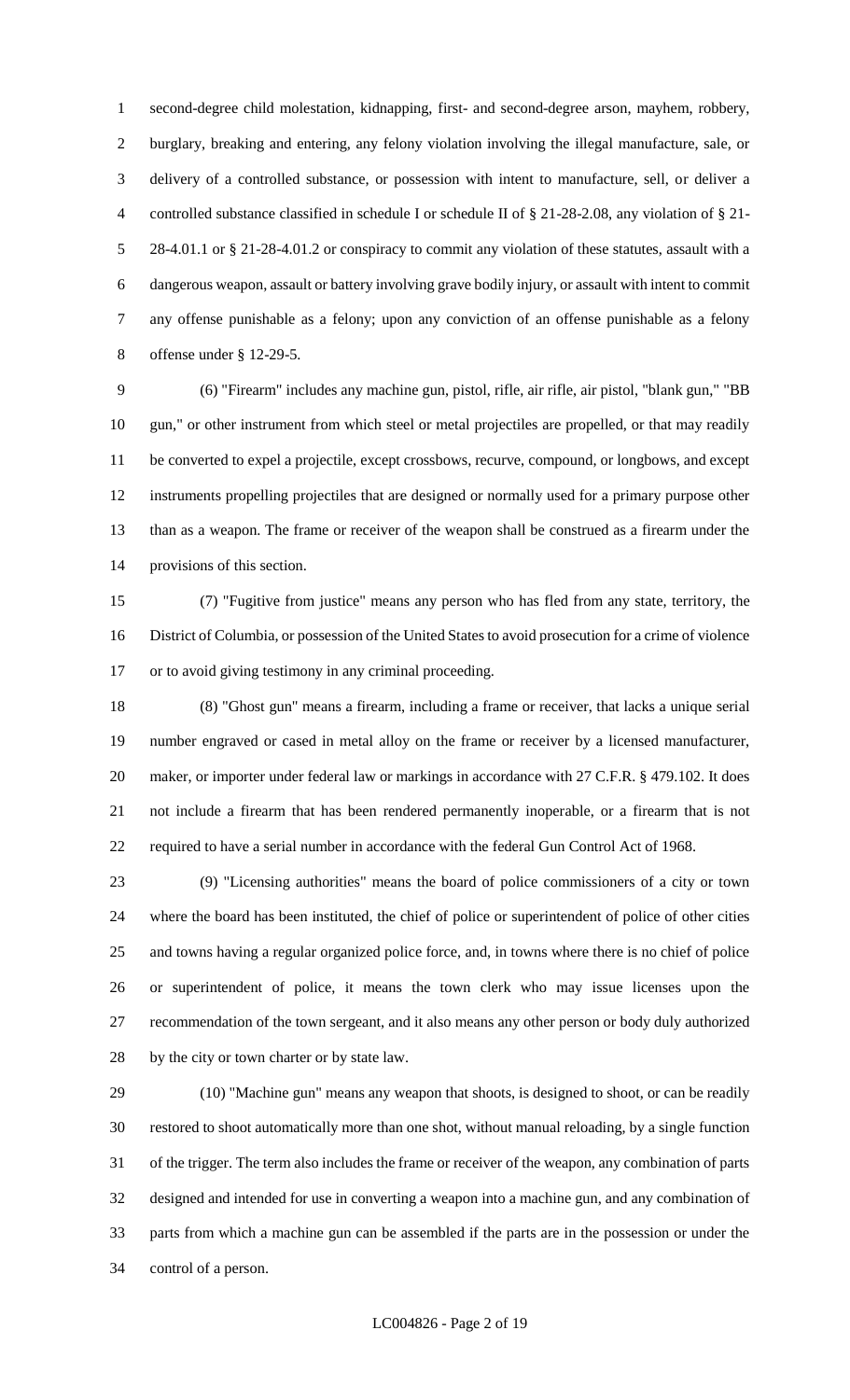(11) "Major component" means, with respect to a firearm: (i) The slide or cylinder or the frame or receiver of the firearm; and (ii) In the case of a rifle or shotgun, includes the barrel of the firearm. (12) "Person" includes an individual, partnership, firm, association, or corporation. (13) "Pistol" includes any pistol or revolver, and any shotgun, rifle, or similar weapon with overall length less than twenty-six inches (26"), but does not include any pistol or revolver designed for the use of blank cartridges only. (14) "Sawed-off rifle" means any rifle with overall length of less than twenty-six inches (26") or barrel length of less than sixteen inches (16"). (15) "Sawed-off shotgun" means any shotgun with overall length of less than twenty-six inches (26") or barrel length of less than eighteen inches (18"). (16) "Sell" includes let or hire, give, lend, and transfer, and "purchase" includes hire, accept, and borrow, and "purchasing" shall be construed accordingly. 14 (17) "Suitable person" means any person who is not prohibited by state law from possessing 15 a pistol or revolver. A person may be considered unsuitable if the licensing authority has clear and 16 convincing evidence that the person is a clear and present danger to himself or herself, or to another person. Any person may be considered unsuitable if the law enforcement agency doing the 18 background check or the department of attorney general has evidence which supports a good faith 19 belief that the person is a member of a criminal street gang as defined in § 12-19-39(a).  $\left(\frac{(17)(18)}{(17)(18)}\right)$  "Trigger crank" means a trigger actuator that attaches to the trigger of a semi- automatic weapon and causes the weapon to fire by turning the crank handle.  $\left(\frac{18}{19}\right)$  "Undetectable firearm" means any firearm that: (i) After removal of all parts, other than a major component, is not as detectable by walk- through metal detectors commonly used at airports or other public buildings; or (ii) Any major component of which, if subjected to inspection by the types of detection devices commonly used at airports or other public buildings for security screening, would not generate an image that accurately depicts the shape of the component; or (iii) Is manufactured wholly of plastic, fiberglass, or through a 3D printing process; or (iv) Upon which the frame or receiver lacks a unique serial number engraved or cased into on the frame or receiver by a licensed manufacturer, maker, or importer under federal law, or markings in accordance with 27 C.F.R. § 479.102. Provided, however, this subsection shall not apply to any firearm rendered permanently inoperable or a firearm manufactured prior to 1968. **11-47-11. License or permit to carry concealed pistol or revolver.** (a) The licensing authorities of any city or town shall, upon application of any person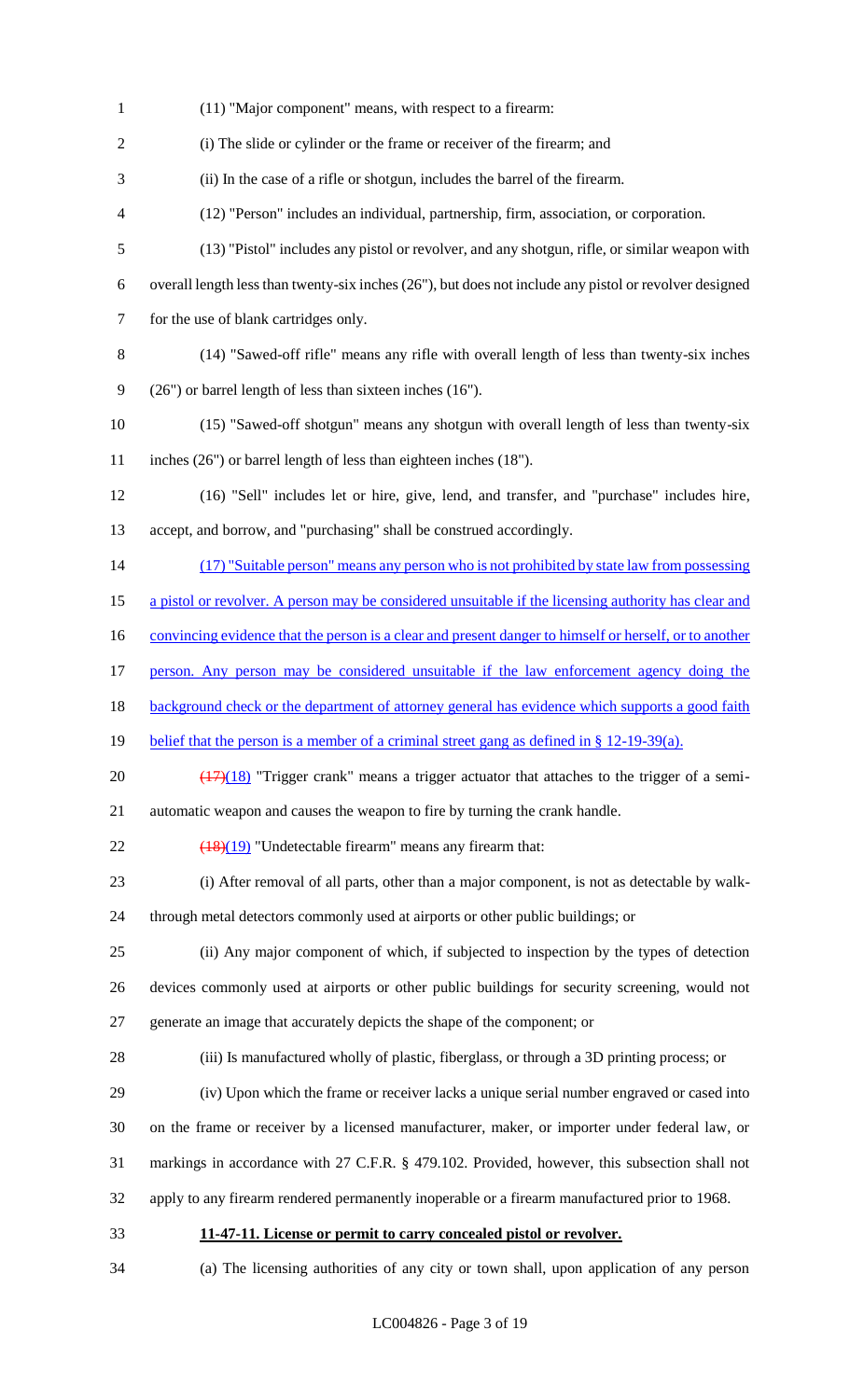twenty-one (21) years of age or over having a bona fide residence or place of business within the city or town, or of any person twenty-one (21) years of age or over having a bona fide residence within the United States and a license or permit to carry a pistol or revolver concealed upon his or her person issued by the authorities of any other state or subdivision of the United States, issue a license or permit to the person to carry concealed upon his or her person a pistol or revolver 6 everywhere within this state for four (4) years from date of issue, if  $\frac{1}{1}$  appears that the applicant has 7 good reason to fear an injury to his or her person or property or has any other proper lawful reason for carrying a pistol or revolver, and that he or she is a suitable person to be so licensed, subject to 9 the provisions of §§ 11-47-12 and 11-47-15. Self-defense shall be considered a proper purpose and 10 lawful reason.

11 (1) The license or permit shall be in triplicate in form to be prescribed by the attorney 12 general and shall bear the fingerprint, photograph, name, address, description, and signature of the 13 licensee and the reason given for desiring a license or permit and in no case shall it contain the serial number of any firearm. The original shall be delivered to the licensee.

(2) The licensing authority shall retain a copy of the permit for its records and send a second

16 copy to the department of attorney general. All permits issued or renewed pursuant to this section

17 shall be recorded in the Rhode Island criminal history database, or its successor system.

 (3) Any member of the licensing authority, its agents, servants, and employees shall be immune from suit in any action, civil or criminal, based upon any official act or decision, performed or made in good faith in issuing a license or permit under this chapter.

 (b) Notwithstanding any other chapter or section of the general laws of the state of Rhode Island, the licensing authority of any city or town shall not provide or release to any individual, firm, association or corporation the name, address, or date of birth of any person who has held or currently holds a license or permit to carry a concealed pistol or revolver. This section shall not be construed to prohibit the release of any statistical data of a general nature relative to age, gender and racial or ethnic background nor shall it be construed to prevent the release of information to parties involved in any prosecution of § 11-47-8 or in response to a lawful subpoena in any criminal or civil action which the person is a party to that action.

29 (c) The licensing authority shall, within fourteen (14) calendar days, return any incomplete application to the applicant along with a written explanation, stating with specificity, why the

application is incomplete.

 (d) The licensing authority shall approve or deny a complete application within ninety (90) calendar days of receiving it.

(1) Within seven (7) business days after approval, the license shall be made available for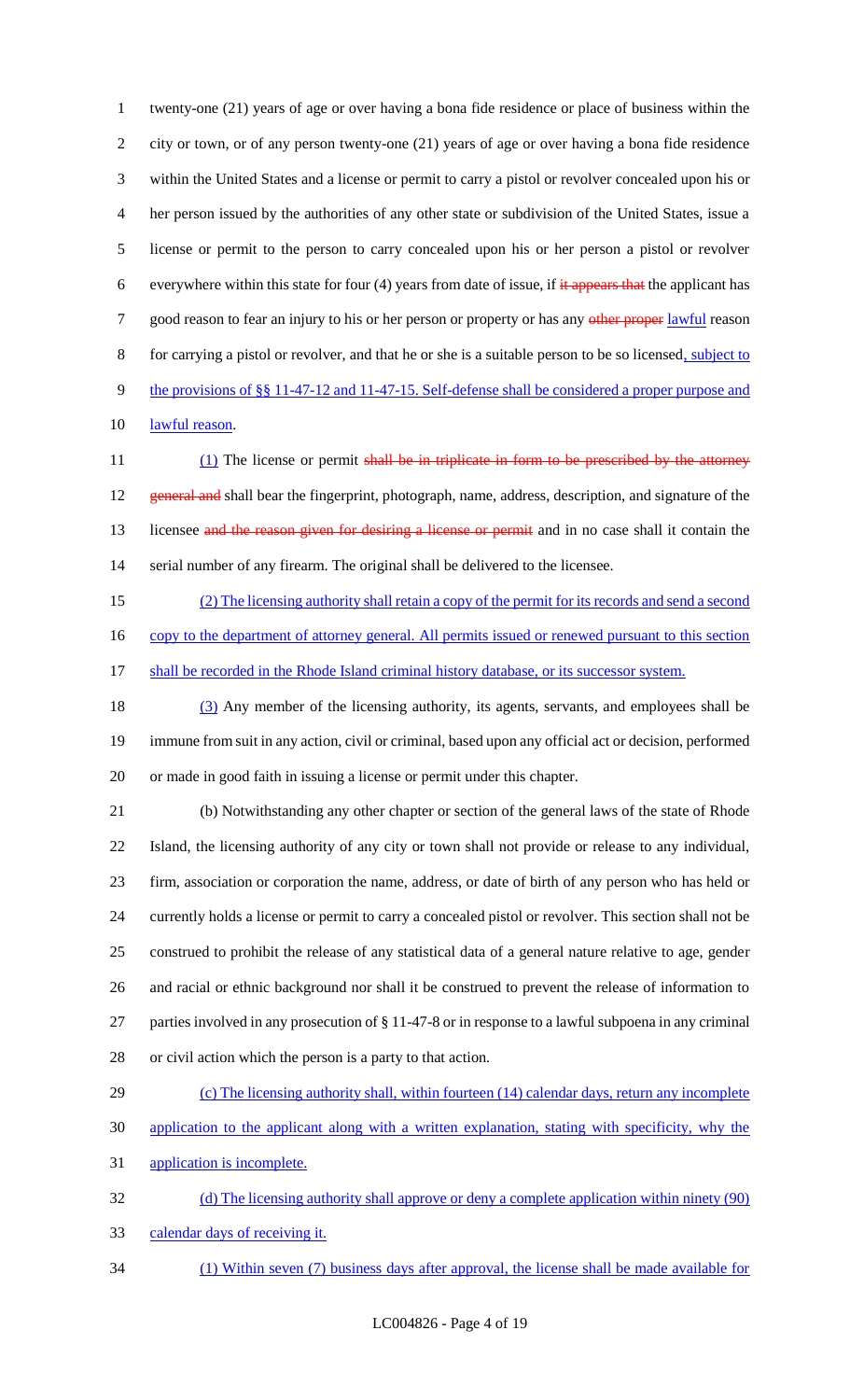| $\mathbf{1}$             | the applicant to pick up in person or, at the request and expense of the applicant be delivered by                                                                                                                             |
|--------------------------|--------------------------------------------------------------------------------------------------------------------------------------------------------------------------------------------------------------------------------|
| $\overline{2}$           | mail.                                                                                                                                                                                                                          |
| 3                        | (2) Any denial shall be in writing and state with specificity the reason(s) and evidence upon                                                                                                                                  |
| $\overline{\mathcal{A}}$ | which the licensing authority based its decision on and the rationale for the denial.                                                                                                                                          |
| 5                        | (3) Failure by the licensing authority to approve or deny within the time allowed shall                                                                                                                                        |
| 6                        | constitute a denial for the sole purpose of permitting an appeal by the applicant and for no other                                                                                                                             |
| $\boldsymbol{7}$         | purpose, and shall create a presumption that no evidence exists indicating that the applicant is                                                                                                                               |
| $8\,$                    | unsuitable.                                                                                                                                                                                                                    |
| $\mathbf{9}$             | (e) Any permit issued pursuant to this section is eligible to be renewed if it is not expired,                                                                                                                                 |
| 10                       | or has been expired for less than six (6) months. Any person whose permit has been expired for six                                                                                                                             |
| 11                       | (6) months or more may apply for a new permit under this section.                                                                                                                                                              |
| 12                       | (f) Each licensing authority shall make its application available to any person by:                                                                                                                                            |
| 13                       | (1) Posting it on its website, if it has one; and                                                                                                                                                                              |
| 14                       | (2) Making it immediately available, free of charge, to any person who requests it; and                                                                                                                                        |
| 15                       | (3) Upon request, providing a copy by regular mail using the United States postal service.                                                                                                                                     |
| 16                       | $(g)$ All applications shall require two (2) forms of identification, such as a driver's license,                                                                                                                              |
| 17                       | state issued non-driver identification card, concealed carry permit issued by any state or political                                                                                                                           |
| 18                       | subdivision of any state, passport, immigration documentation, military identification, student                                                                                                                                |
| 19                       | identification, social security card or a birth certificate. At least one of these must be a government                                                                                                                        |
| 20                       | issued photo identification.                                                                                                                                                                                                   |
| 21                       | (1) The licensing authority may only use the applicant's social security number for the                                                                                                                                        |
| 22                       | background check.                                                                                                                                                                                                              |
| 23                       | (h) All applications shall include a federal bureau of investigation (FBI) fingerprint card                                                                                                                                    |
| 24                       | (FD-258), or successor version, or provide fingerprints by live-scan, with the application, except                                                                                                                             |
| 25                       | that this shall not be a requirement for a renewal applicant.                                                                                                                                                                  |
| 26                       | (i) All applications shall include a copy of the instructor's credentials for the instructor who                                                                                                                               |
| 27                       | certified their firing score on their application.                                                                                                                                                                             |
| 28                       | (i) All licensing authorities of a city or town shall use the following application:                                                                                                                                           |
| 29                       | Application for a concealed carry license pursuant to RIGL § 11-47-11                                                                                                                                                          |
| 30                       | Name:                                                                                                                                                                                                                          |
| 31                       | Address: Andreas Address: Address: Address: Address: Address: Address: Address: Address: Address: Address: Address: Address: Address: Address: Address: Address: Address: Address: Address: Address: Address: Address: Address |
| 32                       | (Street and number) (City or town) (State)<br>(ZIP)                                                                                                                                                                            |
| 33                       | Place of Birth Place of Birth<br>Date of Birth:                                                                                                                                                                                |
| 34                       | Weight:<br>Color hair: Color eyes:<br>Height:                                                                                                                                                                                  |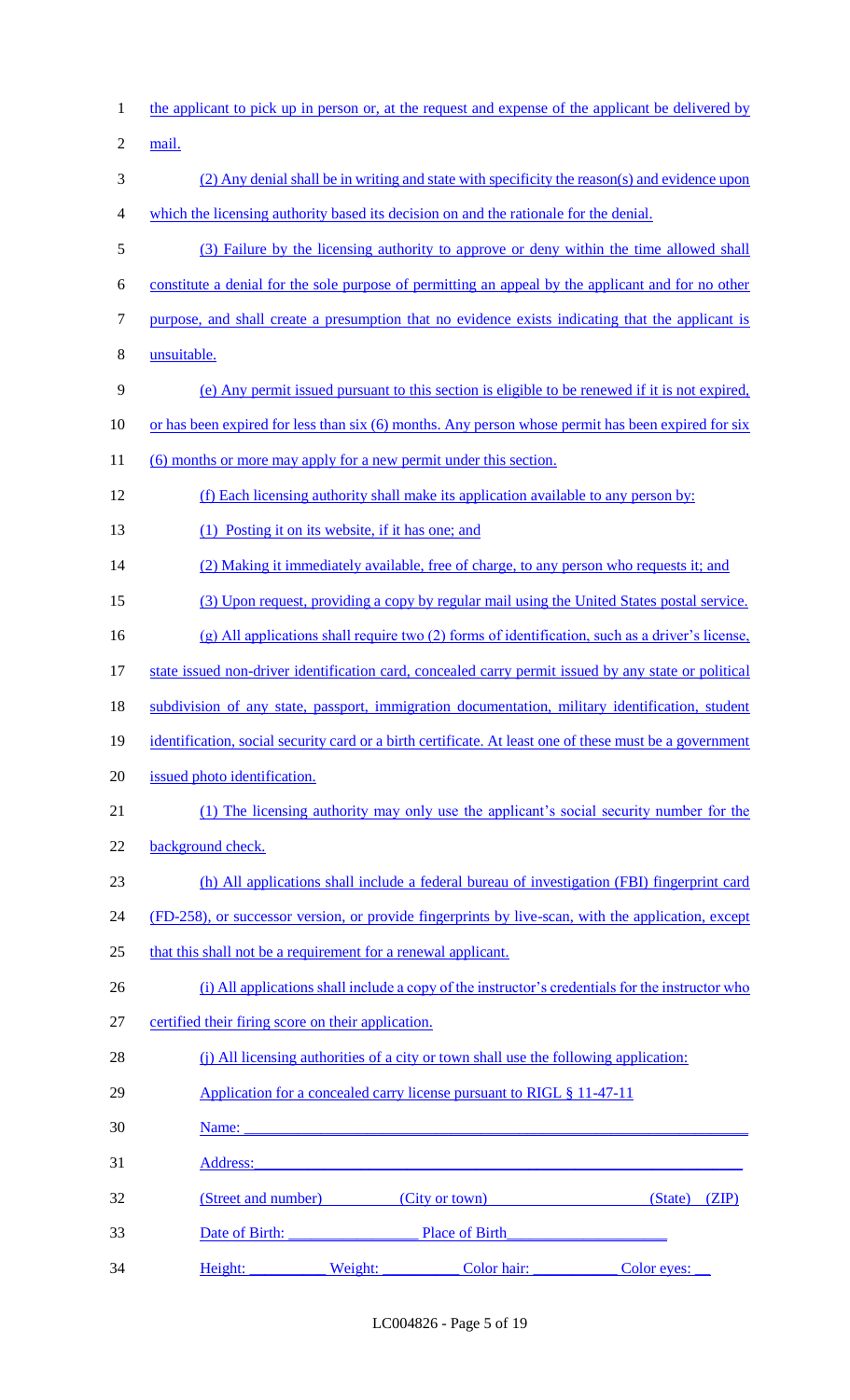| $\mathbf{1}$ | Are you a citizen of the United States?                                                         |
|--------------|-------------------------------------------------------------------------------------------------|
| 2            | If you are not a US citizen, please list your admission/INS number:                             |
| 3            | <u>ARMY L or RI COMBAT COURSE shooting score:</u>                                               |
| 4            | Name and certification number of NRA or RI instructor:                                          |
| 5            | <b>Signature of instructor:</b>                                                                 |
| 6            |                                                                                                 |
| 7            | <u>Have you ever been convicted of a crime of violence (Pursuant to §11-47-2)?</u>              |
| 8            | Are you a fugitive from justice (Pursuant to §11-47-2)?                                         |
| 9            | Have you ever been adjudicated as being addicted to a controlled substance (Pursuant to         |
| 10           | <u> 1980 - Johann Barnett, fransk politiker (</u><br>$$11-47-6$ ?                               |
| 11           | Have you ever been adjudicated as being mentally incompetent (Pursuant to §11-47-6)?            |
| 12           |                                                                                                 |
| 13           | Have you been dishonorably discharged from the United States Military?                          |
| 14           | To your knowledge, are you prohibited by federal or state law from possessing a firearm?        |
| 15           |                                                                                                 |
| 16           | For what lawful purpose do you seek to carry a pistol or revolver?                              |
| 17           |                                                                                                 |
| 18           | <b>Applicant's signature:</b>                                                                   |
| 19           |                                                                                                 |
| 20           | (See §11-47-23 for penalty for false information provided on this application)                  |
| 21           | AFFIDAVIT: I certify that I have read and am familiar with the provisions of the Firearms       |
| 22           | Act, Chapter 11-47, of the general laws of the State of Rhode Island and that I am aware of the |
| 23           | penalties for violation of the provisions of the cited sections.                                |
| 24           | Signed before me under penalties of perjury by<br>, known to me                                 |
| 25           | personally<br>or did<br>present a valid<br>identification<br>which<br>photo<br>card             |
| 26           | <u> 1988 - Johann Marie Barn, mars an t-A</u><br>was                                            |
| 27           | County of                                                                                       |
| 28           | <b>State of Rhode</b>                                                                           |
| 29           | 20                                                                                              |
| 30           | <b>Notary Public</b>                                                                            |
| 31           | <b>Notary Public number:</b>                                                                    |
| 32           | (k) No licensing authority shall require any additional forms, standards, information,          |
| 33           | waivers or other additional requirements unless specifically requested by, or provided by, the  |
| 34           | applicant.                                                                                      |
|              |                                                                                                 |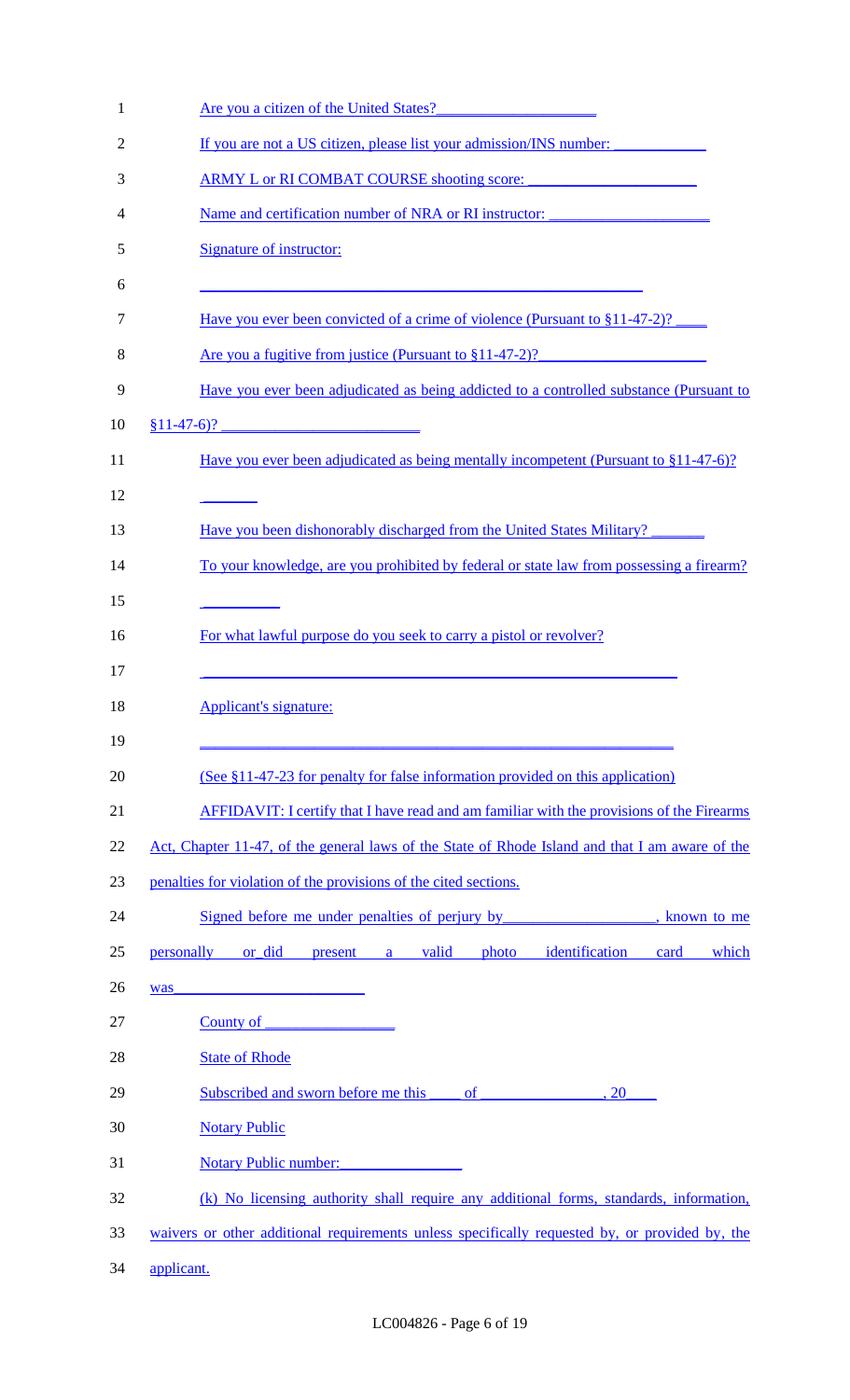1 (l) The licensing authority shall establish and maintain an emergency permit extension on 2 the renewal application for a license to carry a concealable weapon. 3 (1) The emergency permit extension is only available to renewal applicants who, at the 4 time of the application, have an unexpired four (4) year city or town issued license to carry a 5 concealable weapon and who must maintain this license for work purposes. 6 (2) A complete renewal application must be delivered to the licensing authority prior to the 7 license expiration date. 8 (3) The licensing authority shall, within three (3) business days of receipt of the renewal 9 application if there is no material change in the renewal application, no material change in need 10 and no change in applicant's criminal history, automatically approve and make available the 11 emergency permit. 12 (4) A fee of fifty dollars (\$50.00) shall be paid to the licensing authority for the emergency 13 permit extension upon the issuance of the emergency permit. 14 (5) An emergency license to carry a concealable weapon will be valid for ninety (90) days 15 only. 16 (6) Nothing in the emergency permit extension section shall be construed or interpreted to 17 stay or toll the time periods in the renewal process as outlined in subsection (e) of this section. 18 **11-47-12. License or permit fee.** 19 A fee of forty dollars (\$40.00) shall be charged and shall be paid for each a license or 20 permit to the licensing authority issuing it or the department of attorney general upon issuance. No 21 additional fees or costs of any type shall be charged or assessed for any reason, except, that the 22 applicant may be assessed the actual cost charged by the FBI to process their fingerprints. Every 23 license or permit shall be valid for four (4) years from the date when issued unless sooner revoked, 24 subject to the emergency permit provisions contained in § 11-47-11. The fee charged for issuing of 25 the license or permit shall be applied for the use and benefit of the city, town, or state of Rhode 26 **Island** the department of attorney general. 27 **11-47-18. License or permit issued by attorney general on showing of need -- Issuance**  28 **to retired police officers.** 29 (a) The attorney general may shall issue a license or permit to any person twenty-one (21) 30 years of age or over to carry a pistol or revolver, whether concealed or not, upon his or her person 31 everywhere within this state for four (4) years from the date of issue upon a proper showing of 32 need, <u>or the applicant has good reason to fear an injury their person or property, or for employment,</u> 33 and that they are a suitable person to be so licensed, subject to the provisions of §§ 11-47-12 and 34 11-47-15; that license or permit may be issued not with standing the provisions of § 11-47-7.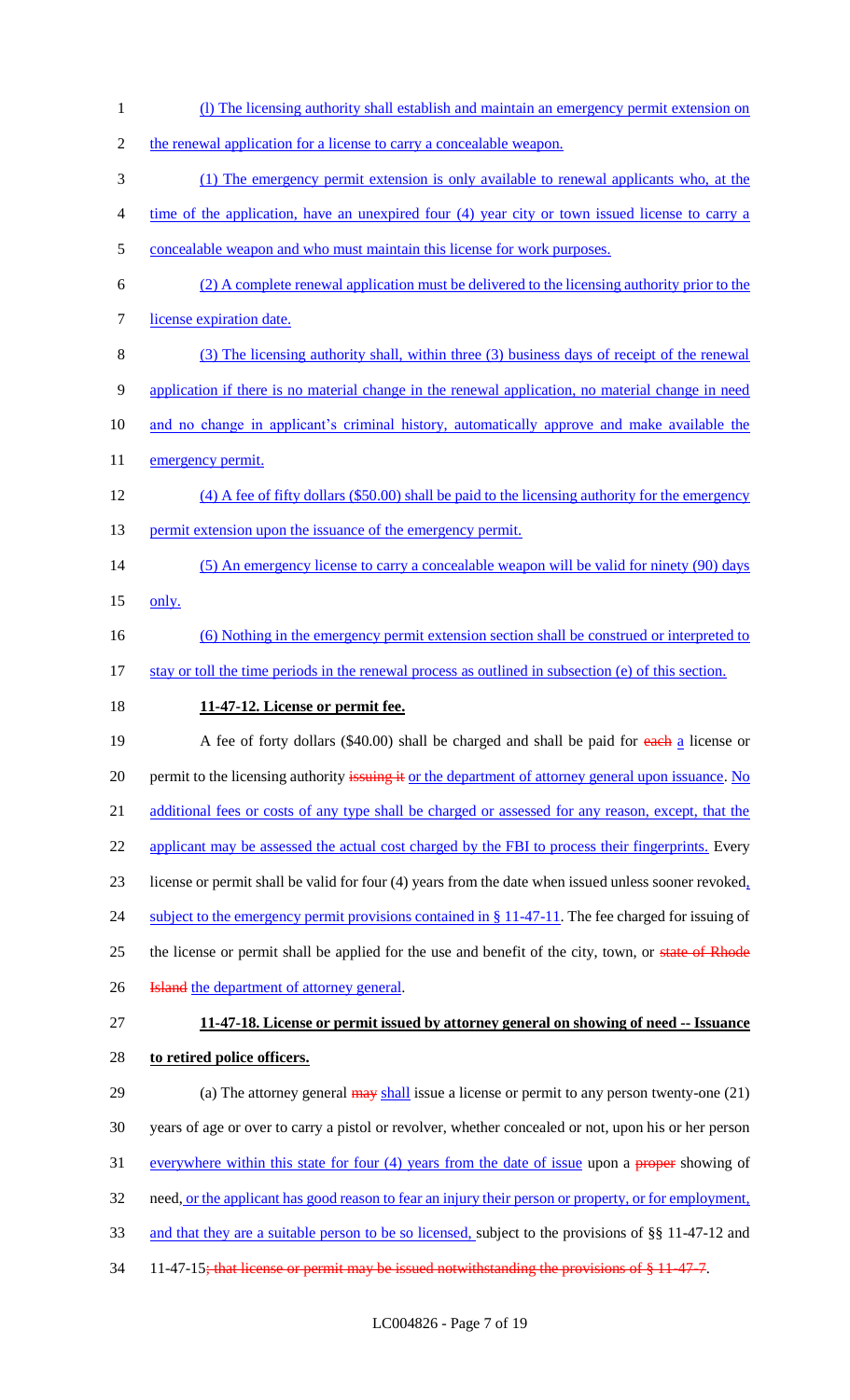- (1) No licensing authority shall issue a license to carry a concealed permit to any person in
- 

violation of § 11-47-7 and any license or permit issued shall immediately be revoked.

 (b) All state police officers and permanent members of city and town police forces of this state who have retired in good standing after at least twenty (20) years of service, or retired in good 5 standing due to a physical disability other than a psychological impairment, may shall be issued a license or permit by the attorney general subject to the provisions of §§ 11-47-12 and 11-47-15. The term "in good standing" means that at the time of retirement, the police officer was not facing disciplinary action that could have resulted in his or her termination for misconduct or unfitness for office. Any member of the licensing authority, and its agents, servants, and employees shall be immune from suit in any action, civil or criminal, based upon any official act or decision, performed 11 or made in good faith in issuing and/or denying a license or permit under this chapter.

 (c) Notwithstanding any other chapter or section of the general laws of the state of Rhode Island, the attorney general shall not provide or release to any individual, firm, association or corporation the name, address, or date of birth of any person who has held or currently holds a license or permit to carry a concealed pistol or revolver. This section shall not be construed to prohibit the release of any statistical data of a general nature relative to age, gender and racial or ethnic background nor shall it be construed to prevent the release of information to parties involved in any prosecution of § 11-47-8 or in response to a lawful subpoena in any criminal or civil action which said person is a party to such action.

- (d) Any permit issued pursuant to this section is eligible to be renewed if it is not expired,
- 21 or has been expired for less than six (6) months. Any person whose permit has been expired for six

22 (6) months or more may apply for a new permit under this section.

- (e) The attorney general's application for a license to carry a pistol or revolver shall be
- 24 filled out completely by the applicant, dated and signed by the applicant and notarized.
- (f) The attorney general may request only the following information on the application:
- (1) Applicant's full name, prior name if legally changed, all nicknames and aliases, full
- residence address and mailing address if different from the applicant's residence. No post office
- 28 box addresses may be used for a mailing address.
- (2) All applicant's available phone numbers, including, but not limited to, business, cellular, mobile and land line phone numbers.
- (3) The applicant's height, weight, color of eyes and hair, date and place of birth, and social
- security number.
- (4) If the permit is being sought as a condition of employment, the applicant's occupation,
- 34 job description, years of employment and employer's address and contact information.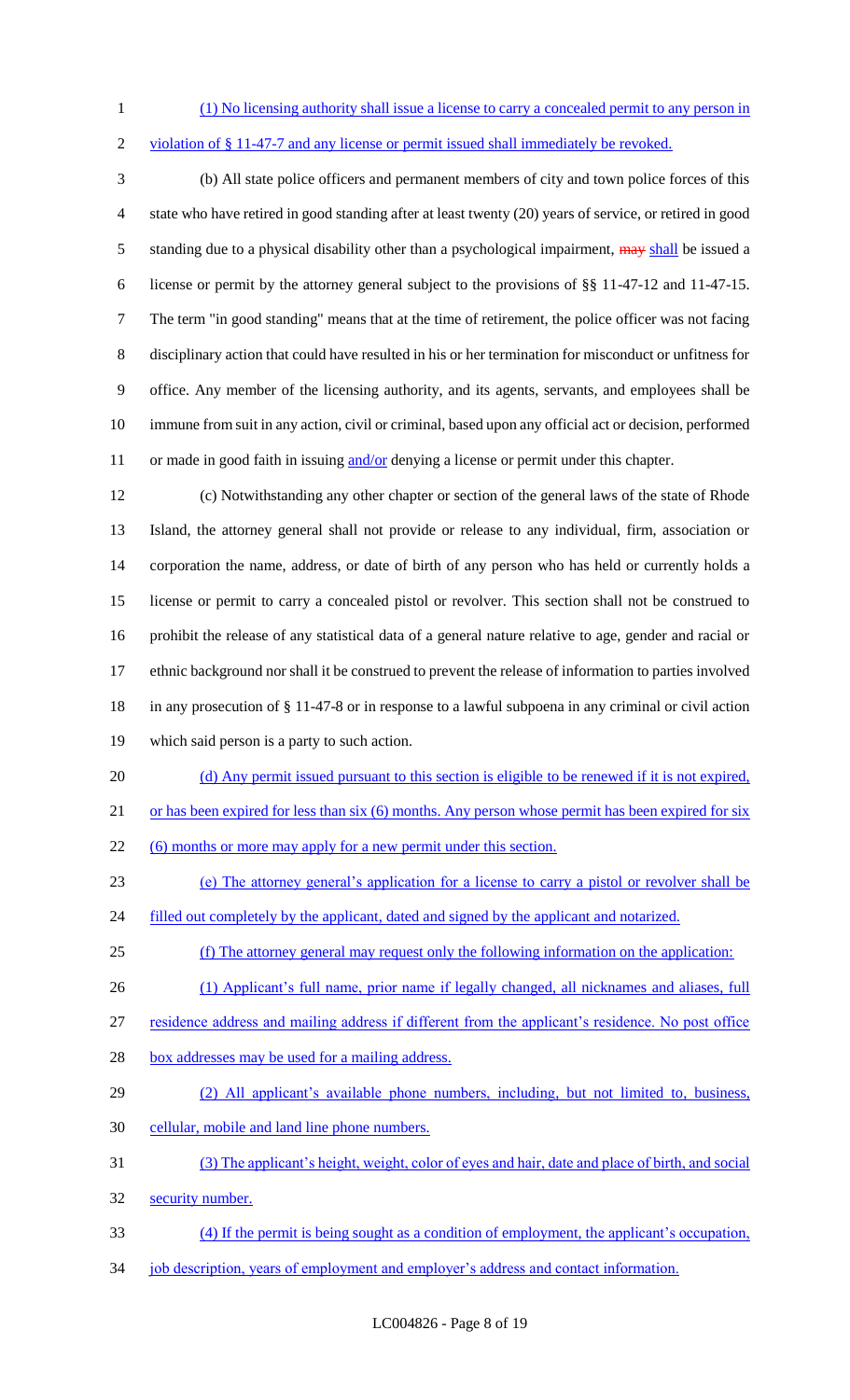(5) Applicant's proof of citizenship, length of citizenship and if applicant is not a citizen of the United States, a copy of both sides of a current and valid alien registration card or work authorization card. (6) A listing of all of the applicant's address for the last three (3) years, including the full address with dates of residence. (7) Information relating to the applicants arrest record, including, but not limited to, the date the applicant was arrested, the name of the city/town or arresting agency, the state the arrest occurred in, the arresting charge and disposition. (8) Information relating to the applicants plea of nolo contendere to any charge or violation, 10 including, but not limited to, the date the applicant was arrested, the name of the city/town or 11 arresting agency, the state the plea occurred in, the arresting charge and disposition. (9) Information relating to the applicants conviction record, including, but not limited to, 13 the date the applicant was arrested, the name of the city/town or arresting agency, the state the arrest 14 occurred in, the arresting charge and disposition. (10) Information relating to the applicants indictment in any court for a crime punishable 16 for more than one year, including, but not limited to, the name of the city/town or indicting agency, 17 the state of the indictment, the indicting charge and disposition. 18 (11) Information relating to the applicant if he/she was ever under a guardianship or been 19 subject to confinement by virtue of being a mental incompetent, or who has been adjudicated or is 20 under treatment or confinement as a drug addict, including, but not limited to, the dates thereof. (12) Information relating to the applicant's current and prior applications for a permit to 22 carry a pistol or revolver from the Rhode Island attorney general, any local city or town, or any other state, including, but not limited to, if any permit is active, denied or revoked, with the dates 24 and reasons thereof. The attorney general may require notarized photocopies of the front and back of all valid permits. (13) All non-resident applicants must include a copy of both the front and the back of their home state permit, if they have one. (g) The attorney general may require only the following with the application from an out- of-state applicant: (1) A dated, signed and notarized typed statement from the applicant outlining the applicant's specific reasons and details regarding his or her need for a Rhode Island permit. If the 32 permit is to be used for employment, a typed and signed letter of explanation must be submitted on the applicant's employer's letterhead and included with the application. In addition, the applicant 34 must submit a copy of the business license or other such evidence that the business exists.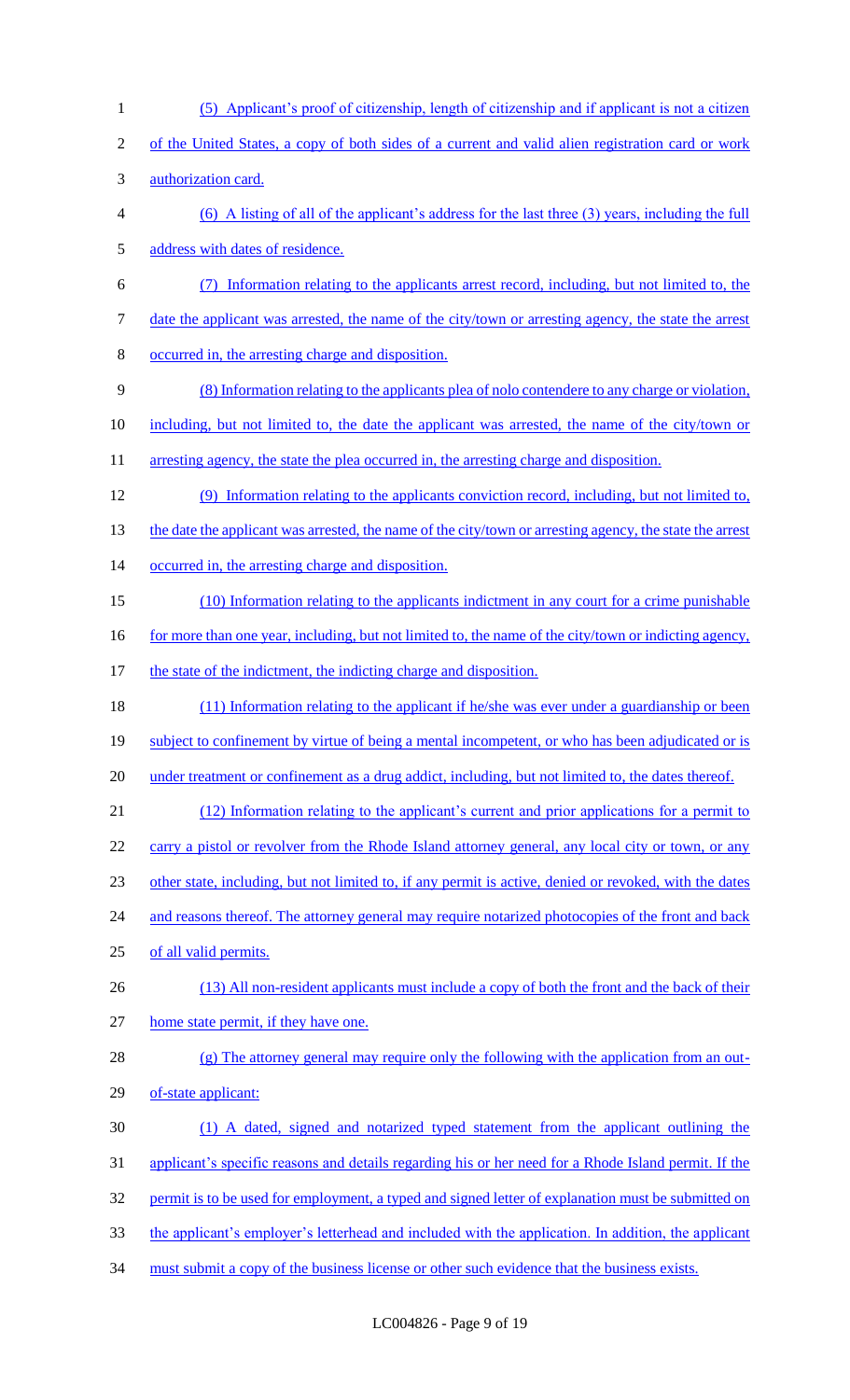1 (2) The applicant shall enclose two (2) 1" X 1" pictures of the applicant taken without 2 headgear or glasses. This photo must be a clear, colored picture of the head and face. The applicant 3 must print their name on the back of each picture. No laminated photos will be accepted. 4 (3) Copies of both the front and the back of two (2) types of positive identification for the 5 applicant, examples include, but are not limited to, birth certificate, United States Passport, a Rhode 6 Island or other state driver's license or a Rhode Island identification card, concealed carry permit 7 issued by any state or political subdivision of any state, military identification, student identification 8 or social security card. At least one of these must be a government issued photo identification. The 9 photocopies submitted must be signed and dated by a notary public attesting to the photocopies as 10 being true copies. 11 (i) The licensing authority may only use the applicant's social security number for the 12 background check. 13 (4) The application must include the applicant's full set of fingerprints submitted on a FBI 14 fingerprint identification card {FD-258 (Rev. 12-29-82 or successor version)} included with the 15 application. The fingerprint card must be signed by the applicant. Submission of fingerprints shall 16 not be necessary for a renewal application 17 (5) Three (3) dated, signed and notarized typed reference letters from individuals who 18 personally know the applicant. The individuals used as references must include on the letters the 19 following information: their full names, residence address, phone number with area code and the 20 years they have known the applicant. An applicant's reference letter dated more than one hundred 21 twenty days (120) prior to the date of the permit application will be considered invalid. Reference 22 letters must be written by the reference, not the applicant, and cannot be identical. Submission of 23 letters of reference shall not be necessary for a renewal application. 24 (6) A certification that the applicant has qualified in accordance with § 11-47-15. (Law 25 enforcement personnel may submit a certification of the Rhode Island combat course). An N.R.A. 26 instructor or a police range officer must sign and complete the certification which shall include the 27 date of the qualification, the printed name, phone number of the instructor, instructor N.R.A. 28 number, the caliber of the weapon and the applicant's score. An applicant's qualification 29 certification dated more than one year prior to the date of the permit application will be considered 30 invalid. 31 (7) A copy of the N.R.A. instructor certification and/or the police officer's range 32 certification must be submitted with the application. 33 (8) The applicant's legal residence may be required. The residency requirement may be 34 satisfied by any one of the following methods: the application may be signed by the applicant's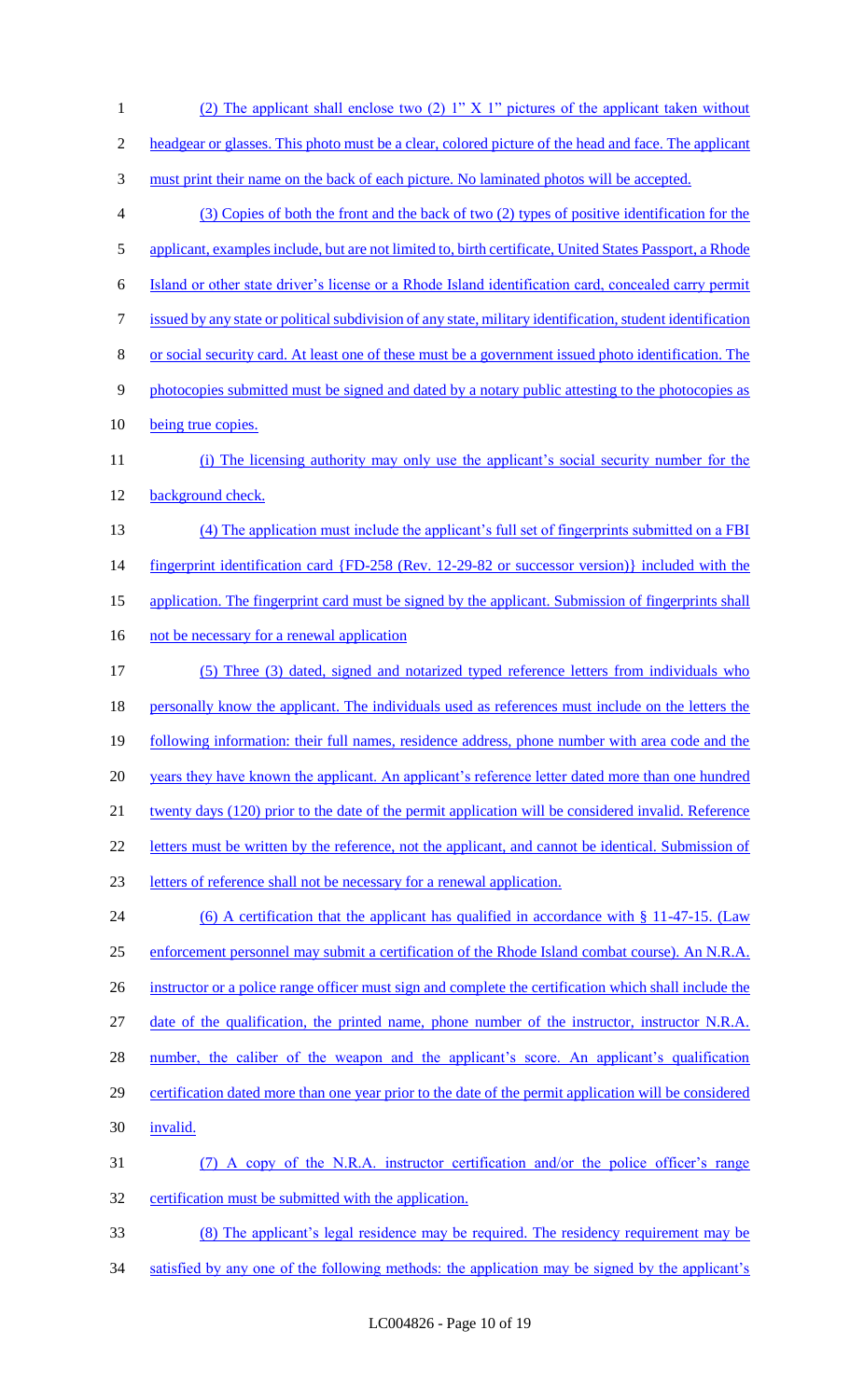- 1 local licensing authority; the application may be signed by the city or town chief of police; the 2 application may be signed by the city or town clerk; or the applicant may submit a certified or 3 notarized copy the applicant's voter registration card. 4 (9) The applicant shall sign an affidavit certifying that he or she has read and is familiar 5 with the provision of the firearms act, §§ 11-47-1 through 11-47-64, inclusive, as amended, and 6 acknowledges the penalties for violations of the provisions of the cited sections. The applicant shall 7 further attest that any alteration of the permit is just cause for revocation. The affidavit shall be 8 dated and notarized and shall indicate the date it was submitted to the licensing authority or the 9 police department. 10 (h) The attorney general shall, within ninety (90) days for an in-state applicant or one 11 hundred twenty (120) days for an out-of-state applicant from the receipt of a complete application 12 either approve or deny the application. 13 (1) If the application is approved, the attorney general may require the applicant to appear 14 at the department of attorney general to sign and submit a fingerprint card for the permit. 15 (2) If the attorney general denies the application, the applicant shall be notified, either by 16 mail or by phone, that the entire application is available for pick-up by the applicant. Any denial 17 shall be in writing and state with specificity the reason(s) and evidence upon which the denial was 18 based and the rationale for the denial. 19 (3) If the attorney general deems the application incomplete, then the applicant shall be 20 notified, either by mail or by phone, within five (5) business days from submitting the application, 21 that the entire application is available for pick-up by the applicant along with a written response 22 stating the reason(s) why the application was deemed incomplete. 23 (i) The provisions of §§ 11-47-35 and 11-47-35.2 shall not apply to persons licensed under 24 § 11-47-18. 25 (j) The attorney general's renewal application for a license to carry a pistol or revolver shall 26 require the following: 27 (1) The applicant must submit a fully complete, signed, dated and notarized renewal 28 application to the attorney general prior to the expiration date of the permit. 29 (2) The renewal application shall include only the information included in subsection (d)(1)  $30$  of this section and shall only contain the requirements included in subsection (d)(2) of this section, 31 with the following exceptions: 32 (i) The three (3) dated, signed and notarized typed reference letters from individuals who 33 personally know the applicant are not required upon renewal.
- 34 (ii) The fingerprint card requirement is not required upon renewal.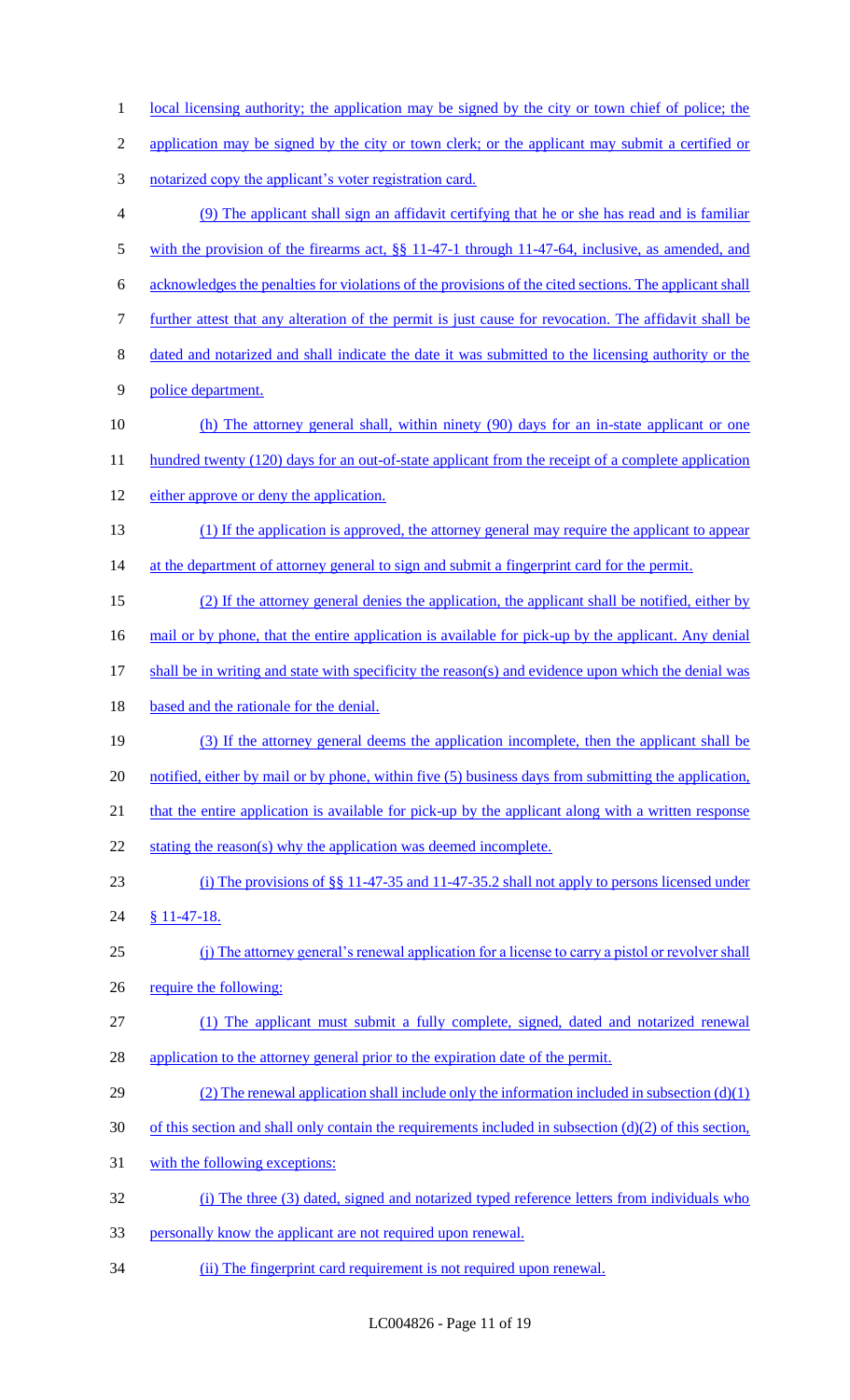(3) The attorney general shall, within sixty (60) days of receipt of the renewal application, if there is no material change in the applicant's renewal application, no material change in need and no change in the applicant's criminal history, automatically approve the renewal application. (k) The attorney general shall establish and maintain an emergency permit extension on the 5 renewal application for a license to carry a pistol or revolver. (1) The emergency permit extension is only available to renewal applicants who, at the 7 time of the application, have an unexpired four (4) year attorney general license to carry a pistol or revolver and who must maintain this license for work purposes. (2) A complete renewal application must be delivered to the department of attorney general 10 prior to the license expiration date. (3) The attorney general shall, within three (3) business days of receipt of the renewal 12 application, if there is no material change in the applicant's renewal application, no material change 13 in need and no change in applicant's criminal history, automatically approve and make available 14 the emergency permit. (4) A fee of fifty dollars (\$50.00) shall be paid to the attorney general for the emergency 16 permit extension upon the issuance of the emergency permit. (5) An emergency license to carry a pistol or revolver will be valid for ninety (90) days only. (6) Nothing in the emergency permit extension section shall be construed or interpreted to stay or toll the time periods in the renewal process as outlined in section (e) of this section. SECTION 2. Chapter 11-47 of the General Laws entitled "Weapons" is hereby amended by adding thereto the following section: **11-47-64. Review and appeal of the decision of the licensing authority or attorney general.**  (a) A decision denying a firearms permit pursuant to either § 11-47-11 or § 11-47-18 shall 26 be final unless further review and/or appeal is initiated in writing within fifteen (15) days after the decision has been mailed to the applicant at the address listed on the application. 28 (b) An aggrieved individual may submit a written request to reconsider the denial to the 29 licensing authority or the department of attorney general. Any request for reconsideration must be submitted within fifteen (15) days after the decision has been mailed to the address provided by the applicant. (1) The licensing authority or the department of attorney general shall schedule and conduct 33 an in-person meeting within thirty (30) days of the request to review and discuss the decision. Said 34 meeting shall only be scheduled or rescheduled beyond the initial thirty (30) day period by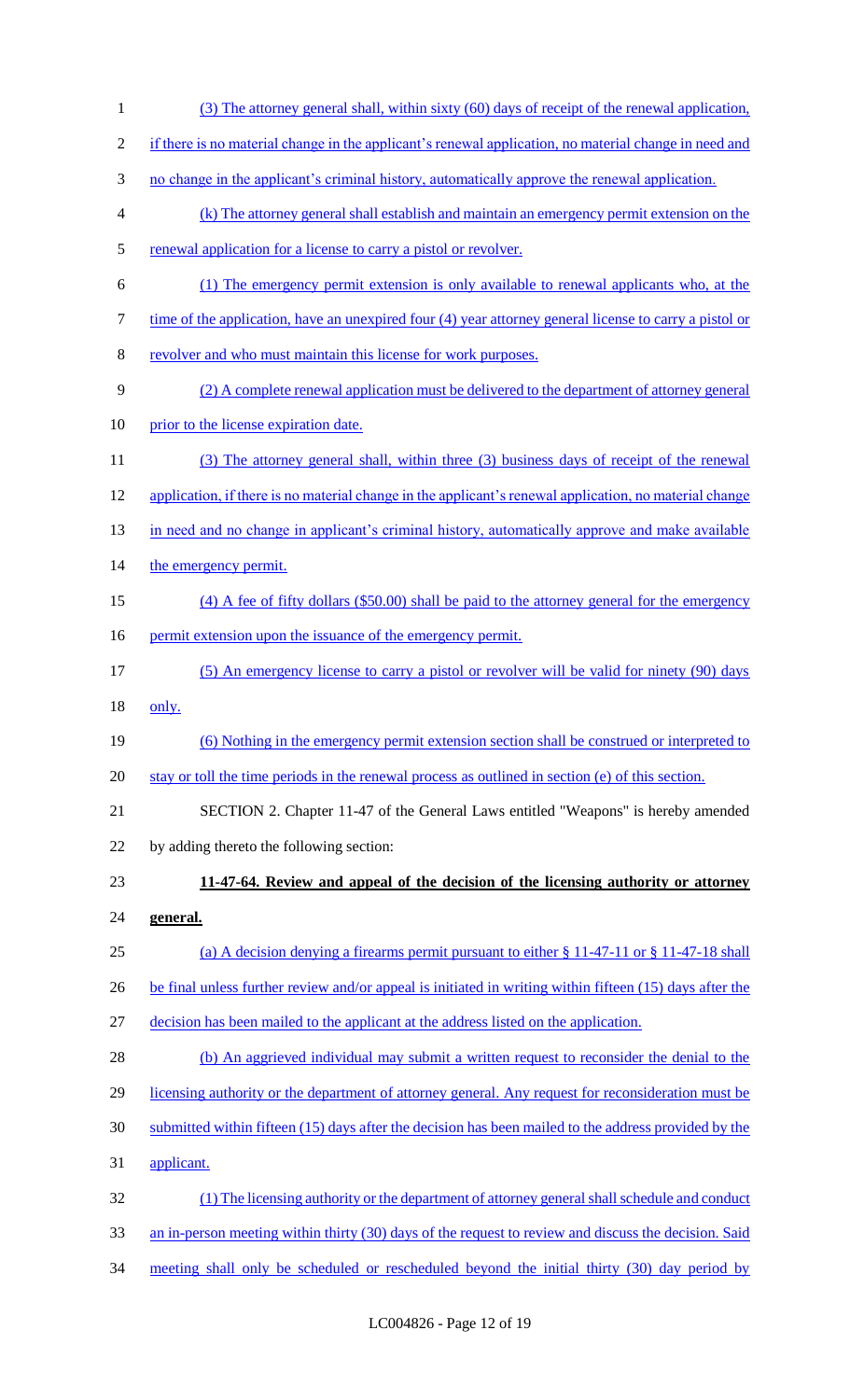1 agreement of the parties and/or for good cause, but in no event exceed sixty (60) days. (2) The applicant may submit any supplemental documentation or written evidence relative to the application, which shall become part of the application. (3) The meeting shall be conducted as an informal meeting, not as an administrative 5 hearing. The licensing authority or the department of attorney general shall receive and consider documents and other evidence without regard to statutory and common law rules. No stenographic record, transcription, video, audio or other recording shall be allowed. (4) The applicant may be represented by an attorney during the appeal process. (5) The licensing authority or the department of attorney general shall within fourteen (14) 10 days after the meeting mail a decision to the applicant granting or denying the application. Any 11 denial shall be in writing and state with specificity the reason(s) and evidence upon which the denial was based and the rationale for the denial. (c) An aggrieved individual may submit an appeal of the decision denying a firearms permit 14 pursuant to the decision of the request to reconsider to the superior court of the State of Rhode Island for the county in which the licensing authority or attorney general is located, in the form of 16 a miscellaneous petition, within fifteen (15) days after the decision has been mailed to the applicant 17 at the address listed on the application. (1) The petition for review shall state the grounds upon which review is sought but need 19 not be verified. (2) Upon appeal, the petitioner is entitled to a trial de novo before a justice of the superior 21 court without a jury. (3) Within thirty (30) days of the filing of the notice of appeal the licensing authority or attorney general shall provide a full, complete and certified copy of the application and all 24 submitted documents to both the petitioner and the superior court. (d) Pursuant to chapter 2 of title 38, the request to reconsider and the appeal to superior 26 court, shall not be deemed public. All documents, records and proceedings before the licensing authority, the department of attorney general and the superior court are not open to the public but 28 may be accessed by law enforcement personnel to be used for law enforcement purposes related to 29 the appeal only and shall otherwise remain confidential. (e) An applicant may have their hearing open to the public upon written request to the superior court. (f) The superior court shall award reasonable attorney fees, costs and filing fees to the prevailing applicant if the court finds that there is no justiciable issue of either law of fact or to the prevailing applicant if the licensing authority or the department of attorney general did not have a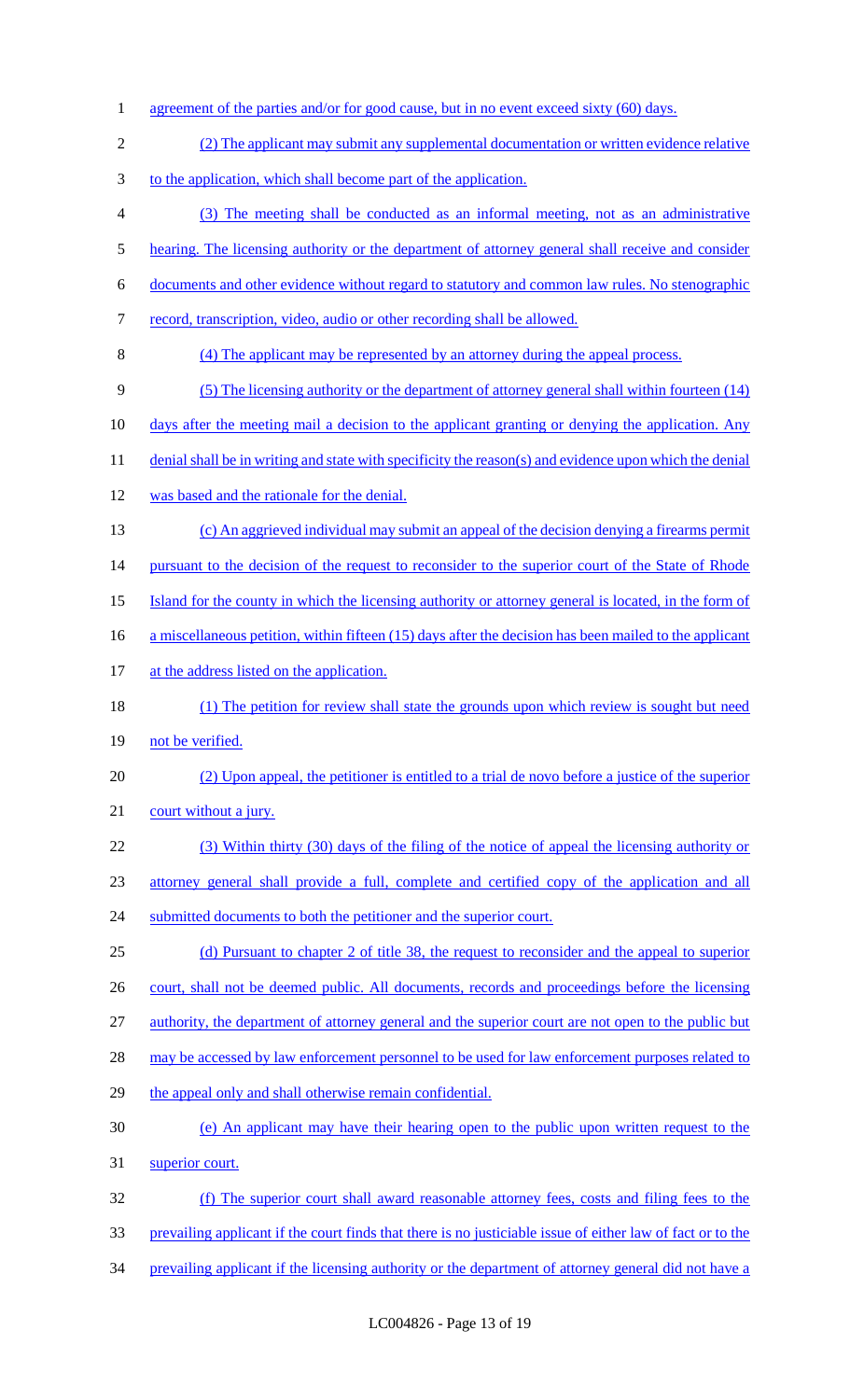#### 1 good faith basis in the denial of the license or permit.

 SECTION 3. Section 38-2-2 of the General Laws in Chapter 38-2 entitled "Access to Public Records" is hereby amended to read as follows:

**38-2-2. Definitions.**

As used in this chapter:

 (1) "Agency" or "public body" means any executive, legislative, judicial, regulatory, or administrative body of the state, or any political subdivision thereof; including, but not limited to: any department, division, agency, commission, board, office, bureau, authority; any school, fire, or water district, or other agency of Rhode Island state or local government that exercises governmental functions; any authority as defined in § 42-35-1(b); or any other public or private agency, person, partnership, corporation, or business entity acting on behalf of and/or in place of any public agency.

(2) "Chief administrative officer" means the highest authority of the public body.

 (3) "Public business" means any matter over which the public body has supervision, control, jurisdiction, or advisory power.

 (4) "Public record" or "public records" shall mean all documents, papers, letters, maps, books, tapes, photographs, films, sound recordings, magnetic or other tapes, electronic data processing records, computer stored data (including electronic mail messages, except specifically for any electronic mail messages of or to elected officials with or relating to those they represent and correspondence of or to elected officials in their official capacities), or other material regardless of physical form or characteristics made or received pursuant to law or ordinance or in connection with the transaction of official business by any agency. For the purposes of this chapter, the following records shall not be deemed public:

 (A)(I)(a) All records relating to a client/attorney relationship and to a doctor/patient relationship, including all medical information relating to an individual in any files.

 (b) Personnel and other personal individually identifiable records otherwise deemed confidential by federal or state law or regulation, or the disclosure of which would constitute a clearly unwarranted invasion of personal privacy pursuant to 5 U.S.C. § 552 et seq.; provided, however, with respect to employees, and employees of contractors and subcontractors working on public works projects that are required to be listed as certified payrolls, the name, gross salary, salary range, total cost of paid fringe benefits, gross amount received in overtime, and any other remuneration in addition to salary, job title, job description, dates of employment and positions held with the state, municipality, or public works contractor or subcontractor on public works projects, employment contract, work location, and/or project, business telephone number, the city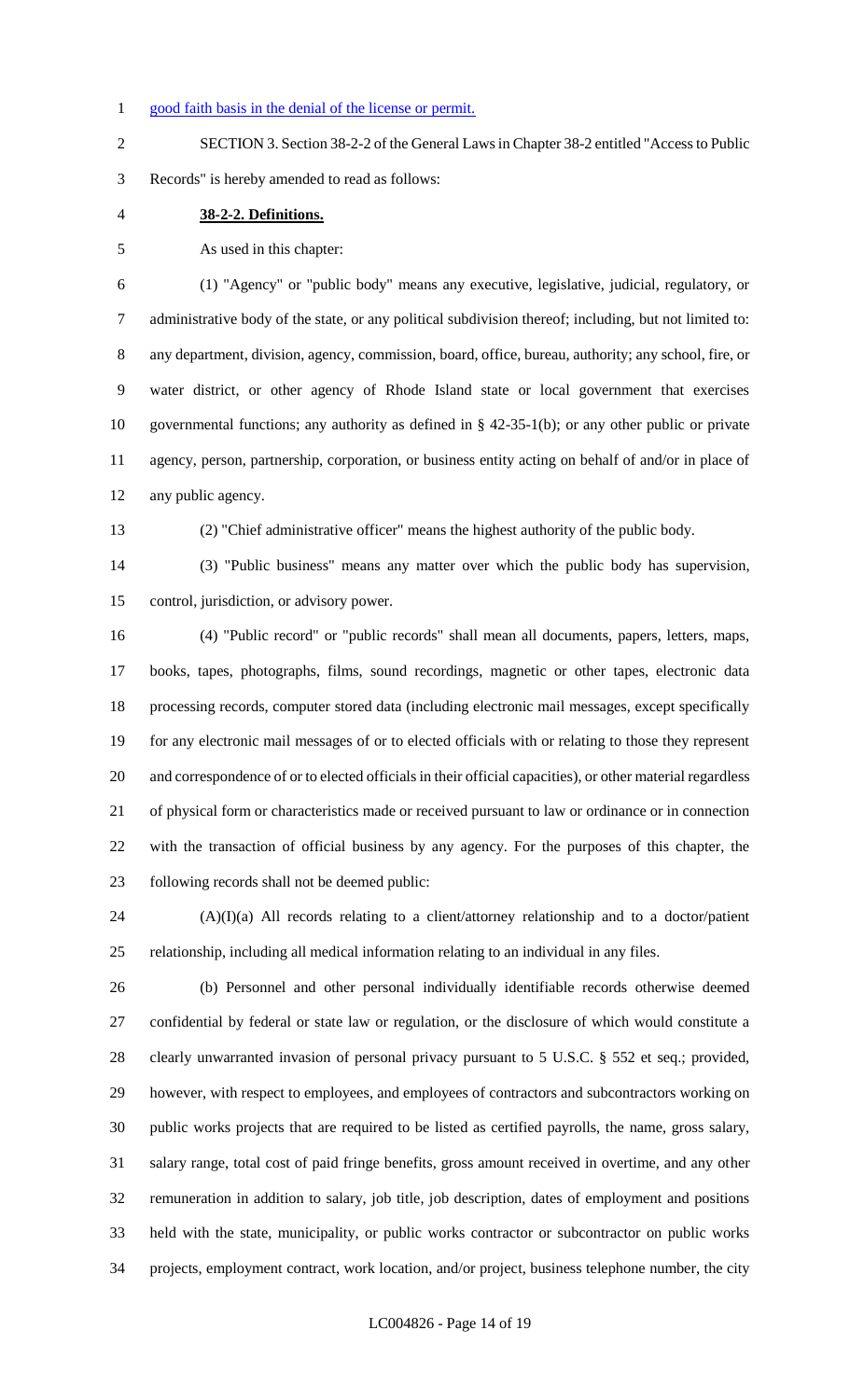or town of residence, and date of termination shall be public. For the purposes of this section "remuneration" shall include any payments received by an employee as a result of termination, or otherwise leaving employment, including, but not limited to, payments for accrued sick and/or vacation time, severance pay, or compensation paid pursuant to a contract buy-out provision. For purposes of this section, the city or town residence shall not be deemed public for peace officers, as defined in § 12-7-21, and shall not be released.

 (II) Notwithstanding the provisions of this section, or any other provision of the general laws to the contrary, the pension records of all persons who are either current or retired members of any public retirement systems, as well as all persons who become members of those retirement systems after June 17, 1991, shall be open for public inspection. "Pension records" as used in this section, shall include all records containing information concerning pension and retirement benefits of current and retired members of the retirement systems and future members of said systems, including all records concerning retirement credits purchased and the ability of any member of the retirement system to purchase retirement credits, but excluding all information regarding the medical condition of any person and all information identifying the member's designated beneficiary or beneficiaries unless and until the member's designated beneficiary or beneficiaries have received or are receiving pension and/or retirement benefits through the retirement system.

 (B) Trade secrets and commercial or financial information obtained from a person, firm, or corporation that is of a privileged or confidential nature.

 (C) Child custody and adoption records, records of illegitimate births, and records of juvenile proceedings before the family court.

 (D) All records maintained by law enforcement agencies for criminal law enforcement and all records relating to the detection and investigation of crime, including those maintained on any individual or compiled in the course of a criminal investigation by any law enforcement agency. Provided, however, such records shall not be deemed public only to the extent that the disclosure of the records or information (a) Could reasonably be expected to interfere with investigations of criminal activity or with enforcement proceedings; (b) Would deprive a person of a right to a fair trial or an impartial adjudication; (c) Could reasonably be expected to constitute an unwarranted invasion of personal privacy; (d) Could reasonably be expected to disclose the identity of a confidential source, including a state, local, or foreign agency or authority, or any private institution that furnished information on a confidential basis, or the information furnished by a confidential source; (e) Would disclose techniques and procedures for law enforcement investigations or prosecutions, or would disclose guidelines for law enforcement investigations or prosecutions; or (f) Could reasonably be expected to endanger the life or physical safety of any individual. Records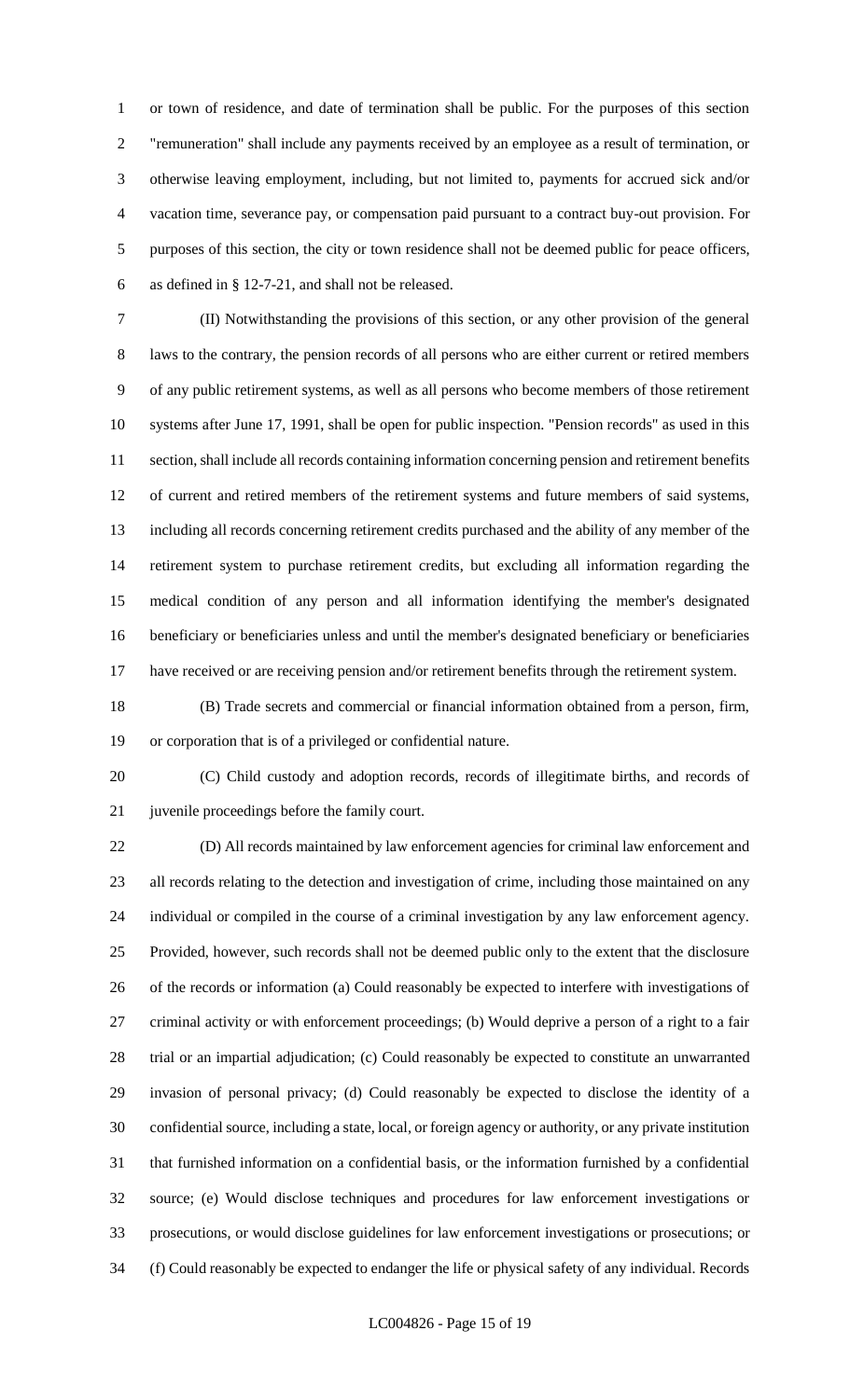relating to management and direction of a law enforcement agency and records or reports reflecting the initial arrest of an adult and the charge or charges brought against an adult shall be public.

 (E) Any records that would not be available by law or rule of court to an opposing party in litigation.

 (F) Scientific and technological secrets and the security plans of military and law enforcement agencies, the disclosure of which would endanger the public welfare and security.

 (G) Any records that disclose the identity of the contributor of a bona fide and lawful charitable contribution to the public body whenever public anonymity has been requested of the public body with respect to the contribution by the contributor.

 (H) Reports and statements of strategy or negotiation involving labor negotiations or collective bargaining.

 (I) Reports and statements of strategy or negotiation with respect to the investment or borrowing of public funds, until such time as those transactions are entered into.

 (J) Any minutes of a meeting of a public body that are not required to be disclosed pursuant to chapter 46 of title 42.

 (K) Preliminary drafts, notes, impressions, memoranda, working papers, and work products, including those involving research at state institutions of higher education on commercial, scientific, artistic, technical, or scholarly issues, whether in electronic or other format; provided, however, any documents submitted at a public meeting of a public body shall be deemed public.

 (L) Test questions, scoring keys, and other examination data used to administer a licensing examination, examination for employment or promotion, or academic examinations; provided, however, that a person shall have the right to review the results of his or her examination.

 (M) Correspondence of or to elected officials with or relating to those they represent and correspondence of or to elected officials in their official capacities.

 (N) The contents of real estate appraisals, engineering, or feasibility estimates and evaluations made for or by an agency relative to the acquisition of property or to prospective public supply and construction contracts, until such time as all of the property has been acquired or all proceedings or transactions have been terminated or abandoned; provided the law of eminent domain shall not be affected by this provision.

(O) All tax returns.

 (P) All investigatory records of public bodies, with the exception of law enforcement agencies, pertaining to possible violations of statute, rule, or regulation other than records of final actions taken, provided that all records prior to formal notification of violations or noncompliance shall not be deemed to be public.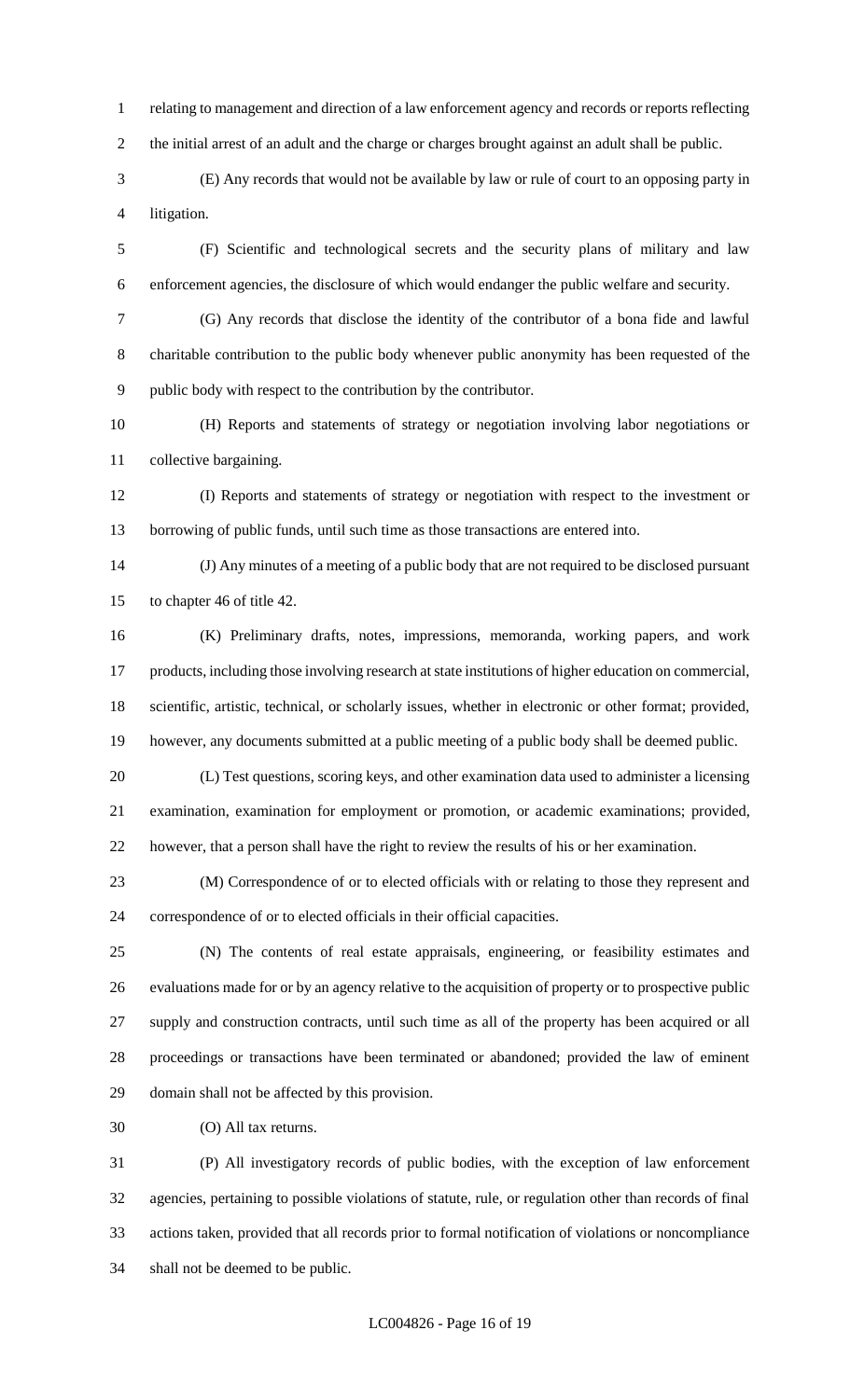(Q) Records of individual test scores on professional certification and licensing examinations; provided, however, that a person shall have the right to review the results of his or her examination.

(R) Requests for advisory opinions until such time as the public body issues its opinion.

 (S) Records, reports, opinions, information, and statements required to be kept confidential by federal law or regulation or state law or rule of court.

 (T) Judicial bodies are included in the definition only in respect to their administrative function provided that records kept pursuant to the provisions of chapter 16 of title 8 are exempt from the operation of this chapter.

 (U) Library records that, by themselves or when examined with other public records, would reveal the identity of the library user requesting, checking out, or using any library materials.

 (V) Printouts from TELE -- TEXT devices used by people who are deaf or hard of hearing or speech impaired.

 (W) All records received by the insurance division of the department of business regulation from other states, either directly or through the National Association of Insurance Commissioners, if those records are accorded confidential treatment in that state. Nothing contained in this title or any other provision of law shall prevent or be construed as prohibiting the commissioner of insurance from disclosing otherwise confidential information to the insurance department of this or any other state or country, at any time, so long as the agency or office receiving the records agrees in writing to hold it confidential in a manner consistent with the laws of this state.

 (X) Credit card account numbers in the possession of state or local government are confidential and shall not be deemed public records.

 (Y) Any documentary material, answers to written interrogatories, or oral testimony provided under any subpoena issued under § 9-1.1-6.

 (Z) Any individually identifiable evaluations of public school employees made pursuant to state or federal law or regulation.

 (AA) All documents prepared by school districts intended to be used by school districts in protecting the safety of their students from potential and actual threats.

29 (BB) All documents, records and any records of proceedings generated pursuant to any

appeal brought under § 11-47-64, before a licensing authority, the department of attorney general

or the superior court.

LC004826 - Page 17 of 19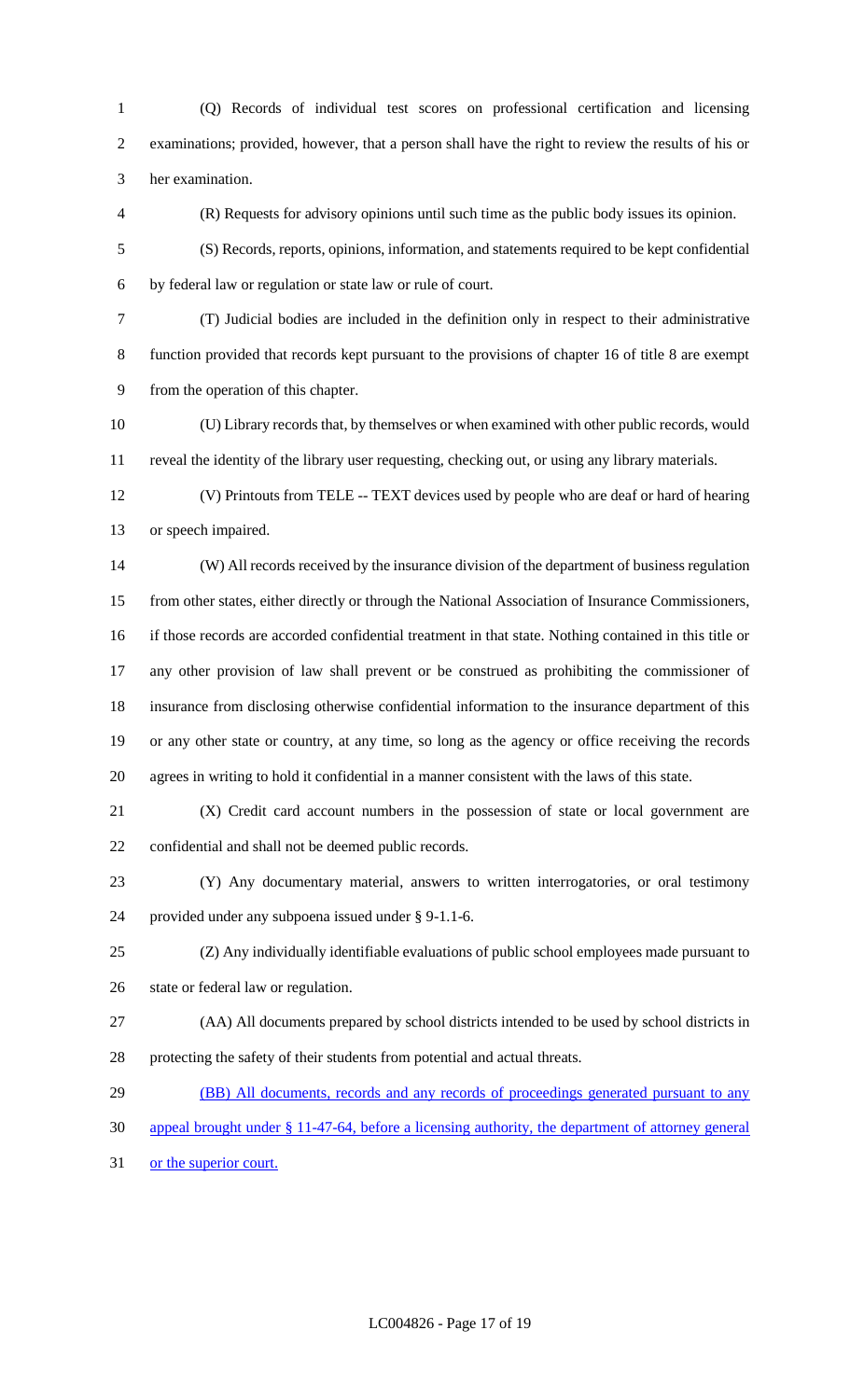1 SECTION 4. This act shall take effect upon passage.

#### $=$ LC004826  $=$